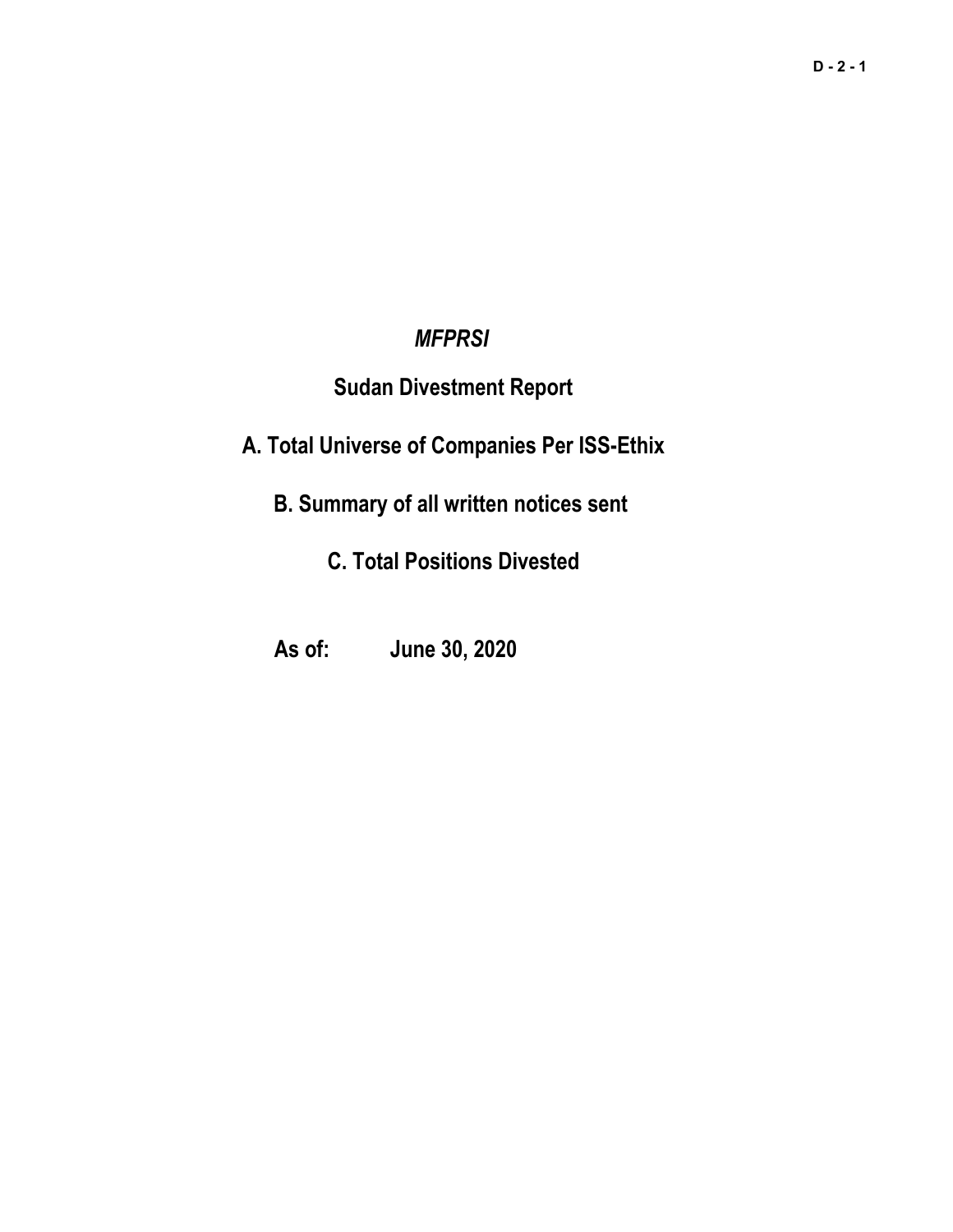## **A. Total Universe of Companies Per ISS Ethix**

|    | <b>COMPANY</b>                                      | <b>Highest Offenders/</b> | <b>Ongoing Engagement</b> |
|----|-----------------------------------------------------|---------------------------|---------------------------|
| 1  | <b>Anton Oilfield Services Group</b>                | <b>Highest Offender</b>   |                           |
| 2  | Arabian Pipes Co                                    | <b>Highest Offender</b>   |                           |
| 3  | <b>Asec Company for Mining</b>                      | <b>Highest Offender</b>   |                           |
| 4  | <b>Baker Hughes a GE company</b>                    | <b>Highest Offender</b>   |                           |
| 5  | <b>BYD Co</b>                                       | <b>Highest Offender</b>   |                           |
| 6  | <b>China Energy Engineering Corporation Limited</b> | <b>Highest Offender</b>   |                           |
| 7  | <b>China Petroleum &amp; Chemical Corp</b>          |                           | <b>Highest Offender</b>   |
| 8  | China Yangtze Power Co                              |                           | <b>Highest Offender</b>   |
| 9  | Dongfeng Motor Group Co                             |                           | <b>Highest Offender</b>   |
| 10 | <b>Dubai Investments</b>                            |                           | <b>Highest Offender</b>   |
| 11 | <b>El Sewedy Electric Company</b>                   |                           | <b>Highest Offender</b>   |
| 12 | Energy House Holding Company K.S.C.C.               |                           | <b>Highest Offender</b>   |
| 13 | General Electric Co.                                |                           | <b>Highest Offender</b>   |
| 14 | Gtl Otkrytoe Aktsionernoe Obshchest                 |                           | <b>Highest Offender</b>   |
| 15 | <b>Harbin Electric Company Limited</b>              |                           | <b>Highest Offender</b>   |
| 16 | Hyundai Motor                                       |                           | <b>Highest Offender</b>   |
| 17 | Indian Oil Corporation Ltd.                         |                           | <b>Highest Offender</b>   |
| 18 | <b>Kuwait Finance House</b>                         |                           | <b>Highest Offender</b>   |
| 19 | Managem                                             |                           | <b>Highest Offender</b>   |
| 20 | Nissan Motor Co. Ltd.                               |                           | <b>Highest Offender</b>   |
| 21 | Oil & Natural Gas Corporation Ltd.                  |                           | <b>Highest Offender</b>   |
| 22 | Oil India Ltd                                       |                           | <b>Highest Offender</b>   |
| 23 | Orca Gold Inc.                                      |                           | <b>Highest Offender</b>   |
| 24 | PetroChina Co. Ltd.                                 |                           | <b>Highest Offender</b>   |
| 25 | <b>Qalaa Holdings</b>                               |                           | <b>Highest Offender</b>   |
| 26 | Shanghai Electric Group Co                          | <b>Highest Offender</b>   |                           |
| 27 | <b>Siemens AG</b>                                   |                           | <b>Highest Offender</b>   |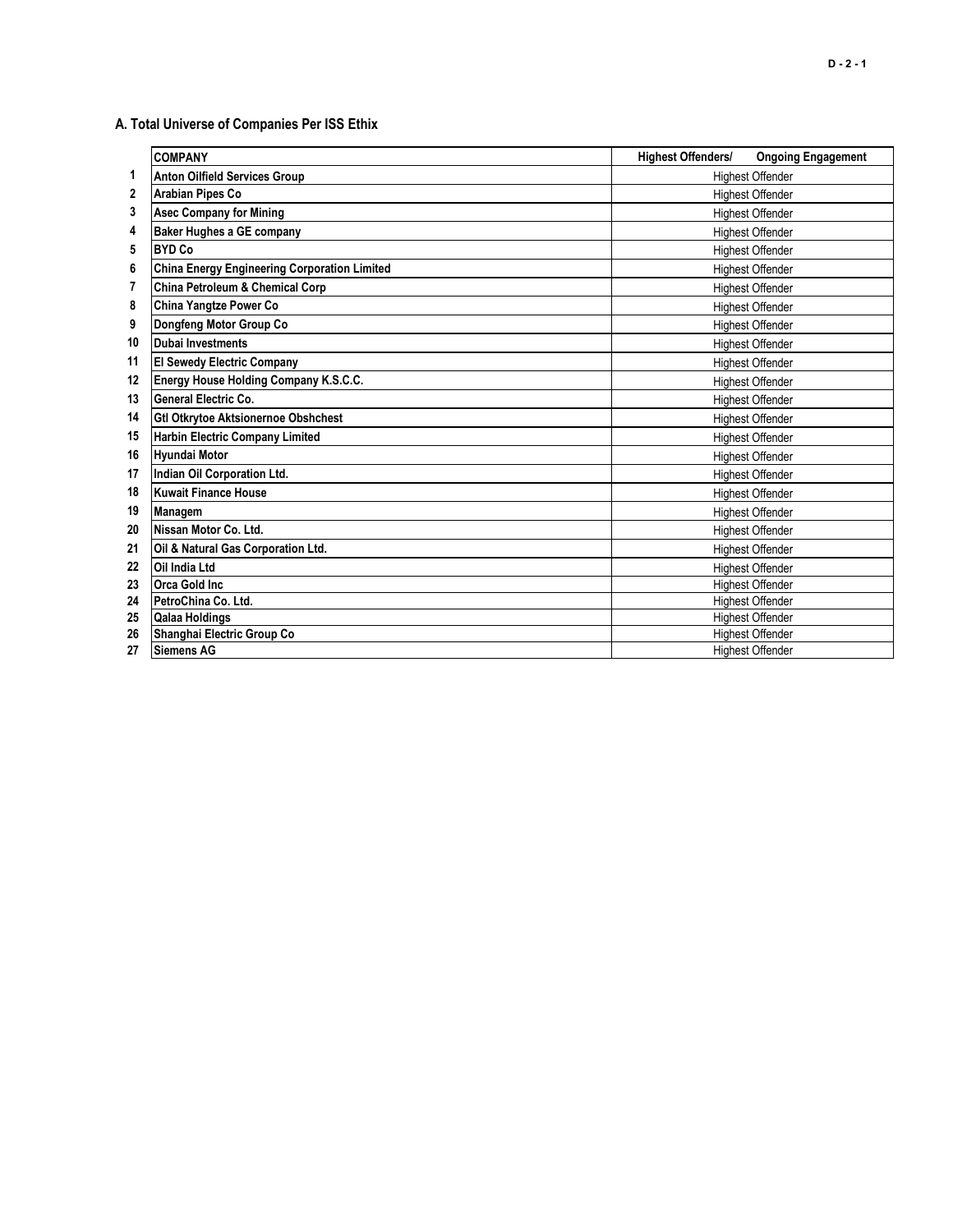## **B. Summary of all written notices**

### **B. Summary of all written notices**

#### **August 1st, 2019**

MFPRSI mailed out letters to the following firms with the quarterly "scrutinized companies" list from the ISS Ethix with response date of August 31, 2019.

Firms: State Street DFA Baillie Gifford Mondrian **BlackRock** JP Morgan GMO Intech **Schroders** Dodge & Cox

#### **August 30th, 2019**

All firms responded to letter with any holdings of securities on "scrutinized companies" list.

#### **September 19th, 2019**

MFPRSI mailed letters to the following companies that were held indirectly in the portfolio informing them of possible divestment from the company and to respond within 90 days of the date of letter with any other information they were able to provide.

Following up annually with companies that remain on the list

## Companies: Dongfeng Motor Corporation - Indirectly held El Sewedy Electric Company- Indirectly held Indian Oil Corporation - Indirectly held Oil and Natural Gas Company Limited - Indirectly held PetroChina Company Limited - Indirectly held Siemens AG

### **September 19th, 2019**

MFPRSI mailed out letters to following firms who hold Indirect securities informing them to consider divestment from the companies held.

Firms: **BlackRock** INTECH

Dodge & Cox Schroders

#### **November 6th, 2019**

MFPRSI mailed out letters to the following firms with the quarterly "scrutinized companies" list from the ISS Ethix with response date of November 30, 2019. Firms: State Street DFA Baillie Gifford Mondrian BlackRock JP Morgan GMO Intech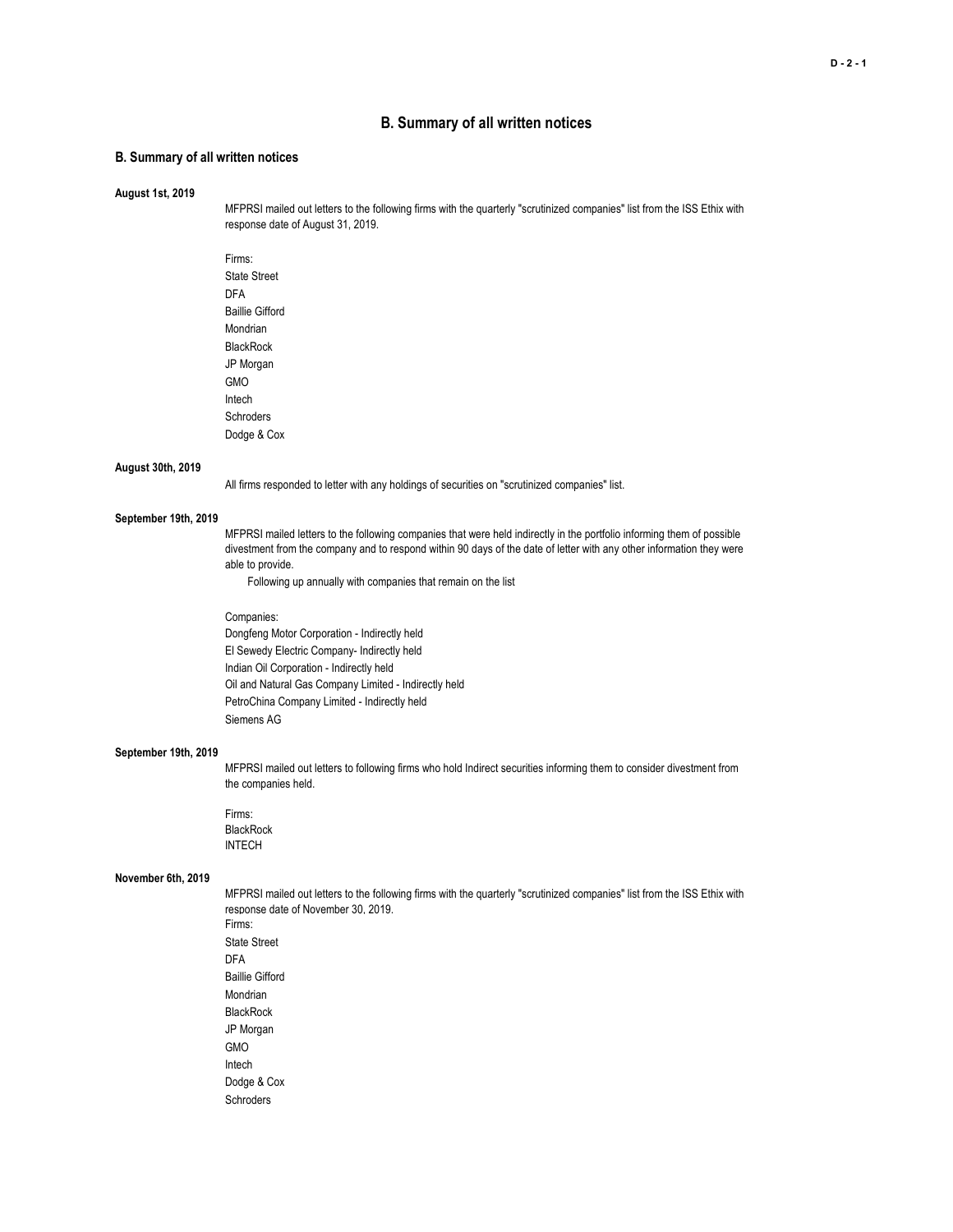## **B. Summary of all written notices**

#### **December 18th, 2019**

All firms responded to letter with any holdings of securities on "scrutinized companies" list.

#### **December 19th, 2019**

MFPRSI mailed out letters to following firms who hold Indirect securities informing them to consider divestment from the companies held.

Firms: JP Morgan SSgA

## **December 20th, 2019**

MFPRSI mailed letters to the following companies that were either held directly or indirectly in the portfolio informing them of possible divestment from the company and to respond within 90 days of the date of letter with any other information they were able to provide.

Following up annually with companies that remain on the list

Companies: BYD Company Hyundai Motor Nissan Motor Company, Ltd.

#### **February 11th, 2020**

MFPRSI mailed out letters to all firms above with the quarterly "scrutinized companies" list from the ISS Ethix with response date of February 28, 2020.

Firms: State Street DFA Baillie Gifford Mondrian **BlackRock** JP Morgan GMO Intech Dodge and Cox Schroders

#### **March 30th, 2020**

All firms responded to letter with any holdings of securities on "scrutinized companies" list.

## **April 1st, 2020**

MFPRSI mailed out letters to following firms who hold Indirect securities informing them to consider divestment from the companies held.

Firms: BlackRock JP Morgan Schroders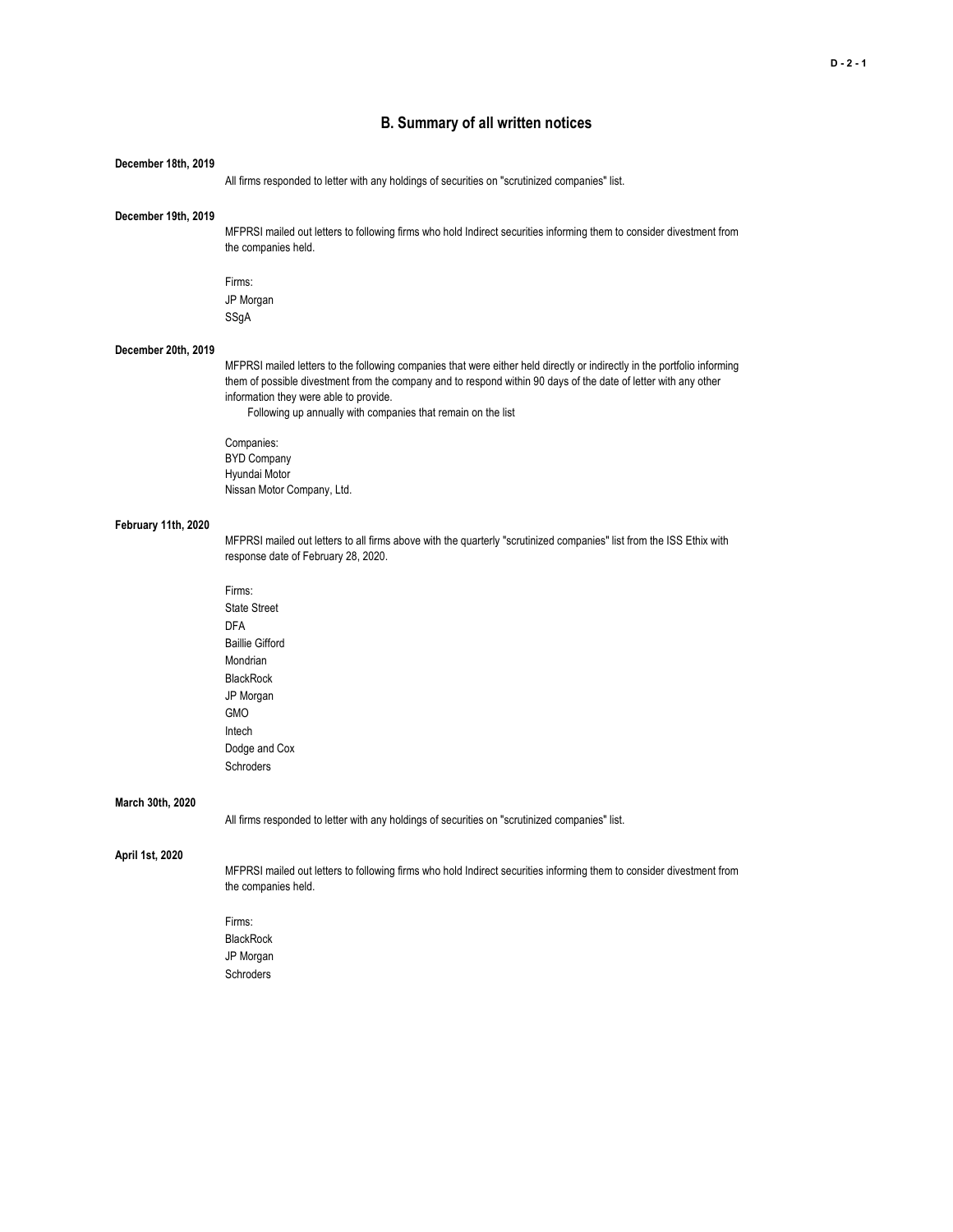## **B. Summary of all written notices**

| May 15th, 2020  |                                                                                                                                             |
|-----------------|---------------------------------------------------------------------------------------------------------------------------------------------|
|                 | MFPRSI mailed out letters to all firms above with the quarterly "scrutinized companies" list from the ISS Ethix with                        |
|                 | response date of May 31, 2020.                                                                                                              |
|                 | Firms:                                                                                                                                      |
|                 | <b>State Street</b>                                                                                                                         |
|                 | <b>DFA</b>                                                                                                                                  |
|                 | <b>Baillie Gifford</b>                                                                                                                      |
|                 | Mondrian                                                                                                                                    |
|                 | JP Morgan                                                                                                                                   |
|                 | <b>GMO</b>                                                                                                                                  |
|                 | Intech                                                                                                                                      |
|                 | Dodge & Cox                                                                                                                                 |
|                 | Schroders                                                                                                                                   |
|                 | <b>BlackRock</b>                                                                                                                            |
| June 18th, 2020 |                                                                                                                                             |
|                 | All firms responded to letter with any holdings of securities on "scrutinized companies" list.                                              |
| June 18th, 2020 |                                                                                                                                             |
|                 | MFPRSI mailed out letters to following firms who hold Indirect securities informing them to consider divestment from<br>the companies held. |
|                 | Firms:                                                                                                                                      |
|                 | GMO                                                                                                                                         |
|                 | Schroders                                                                                                                                   |
| June 18th, 2020 |                                                                                                                                             |
|                 | MFPRSI mailed letters to the following companies that were either held directly or indirectly in the portfolio informing                    |
|                 | them of possible divestment from the company and to respond within 90 days of the date of letter with any other                             |
|                 | information they were able to provide.                                                                                                      |
|                 | Following up annually with companies that remain on the list                                                                                |
|                 | Companies:                                                                                                                                  |
|                 | <b>Kuwait Finance House</b>                                                                                                                 |